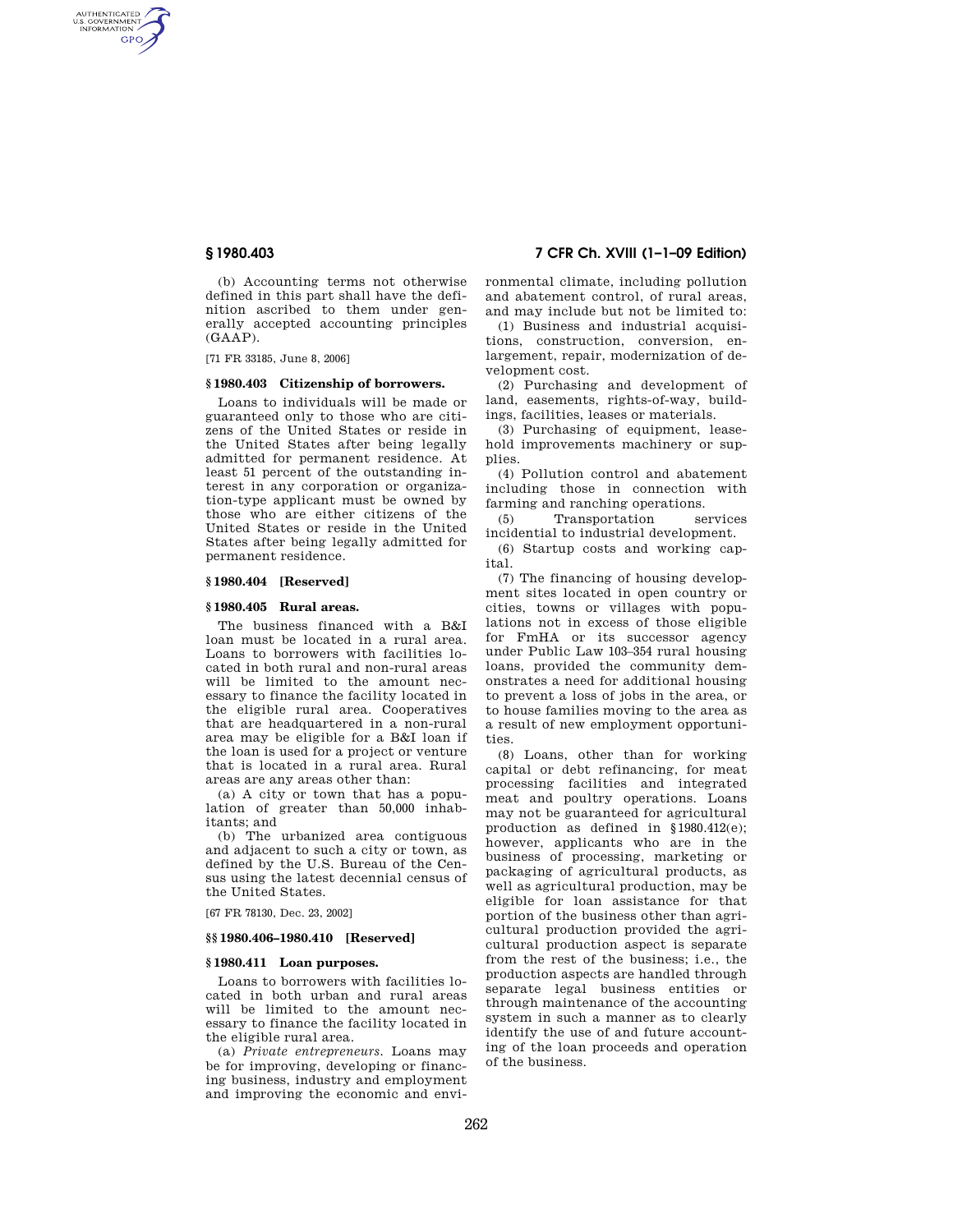# **RHS, RBS, RUS, FSA, USDA § 1980.411**

(9) Interest (including interest on interim financing) during the period before the first principal payment becomes due or the facility becomes income producing, whichever occurs first.

(10) Feasibility studies.

(11) *Debt refinancing.* Lenders and FmHA or its successor agency under Public Law 103–354 must provide as part of their loan analysis the reasons for refinancing and the file must be documented accordingly. Refinancing debts may be allowed in connection with viable projects when it is determined by the lender and FmHA or its successor agency under Public Law 103– 354 that it is necessary to create new or save existing jobs. FmHA or its successor agency under Public Law 103–354 will consider any lender's exposure as it relates to this item and may adjust the guarantee percentage accordingly. Refinancing in accordance with this paragraph may be insured or guaranteed only when:

(i) It is necessary to spread substantial debt payment over a longer period of time thereby improving the business' net cash flow and working capital position consistent with the useful life of the asset(s) being refinanced, or

(ii) For payment of short-term debt when required in situations customarily financed over long periods of time (e.g., financing the purchase of real estate, machinery, or equipment with short-term debt or cash expenditures, when lenders would not extend reasonable longer terms to the business), or

(iii) It is necessary to place a permanent loan subsequent to an interim loan for financing the construction of the project.

(iv) It does not refinance subordinated owner debt; or

(v) (Except where the amount to be refinanced is owed directly to the Federal government or is Federally guaranteed) the amount to be refinanced by the Agency is a secondary part (less than 50 percent) of the overall loan requested.

(12) Reasonable fees and charges only as specifically listed below and disclosed on Form FmHA or its successor agency under Public Law 103–354 449–1, ''Application for Loan and Guarantee,'' or on an addendum to the application at the time the request is submitted to FmHA or its successor agency under Public Law 103–354 for processing. Authorized fees include professional fees rendered by professionals generally licensed by individual State or accreditation Associations, such as Engineers, Architects, Lawyers, Accountants, and Appraisers. The amount of the fee will be what is reasonable and customary in the community or region where the project is located. For example, Architects and Engineers customarily charge fees based on a percentage of estimated project costs. Lawyers, Accountants, and Appraisers customarily charge for services on an hourly basis. Any fees for professional or expert services are to be fully documented and justified on the Form FmHA or its successor agency under Public Law 103–354 449–1 and are subject to FmHA or its successor agency under Public Law 103– 354 review and approval before the application is presented to the FmHA or its successor agency under Public Law 103–354 State Loan Review Board for action. The above approved fees and charges may be funded out of loan proceeds.

(13) FmHA or its successor agency under Public Law 103–354 guarantee fee.

(14) Acquisition of membership and/or stocks, bonds, or debentures necessary to obtain a loan from Production Credit Associations, Banks for Cooperatives, Small Business Investment Companies, and other lenders, provided such acquisition is required of all their borrowers. However, a lender which requires membership fees in such organization or the purchase of securities issued by such organization will not use such proceeds to acquire, lease or improve property which does not benefit its members.

(15) Aquaculture including conservation, development and utilization of water for aquaculture. Aquaculture means the culture or husbandry of aquatic animals or plants by private industry for commercial purposes including the culture and growing of fish by private industry for the purpose of granting or augmenting publicly-owned and regulated stock of fish.

(16) *Energy projects.* Commercially available energy projects that produce biomass fuel or biogas as an output